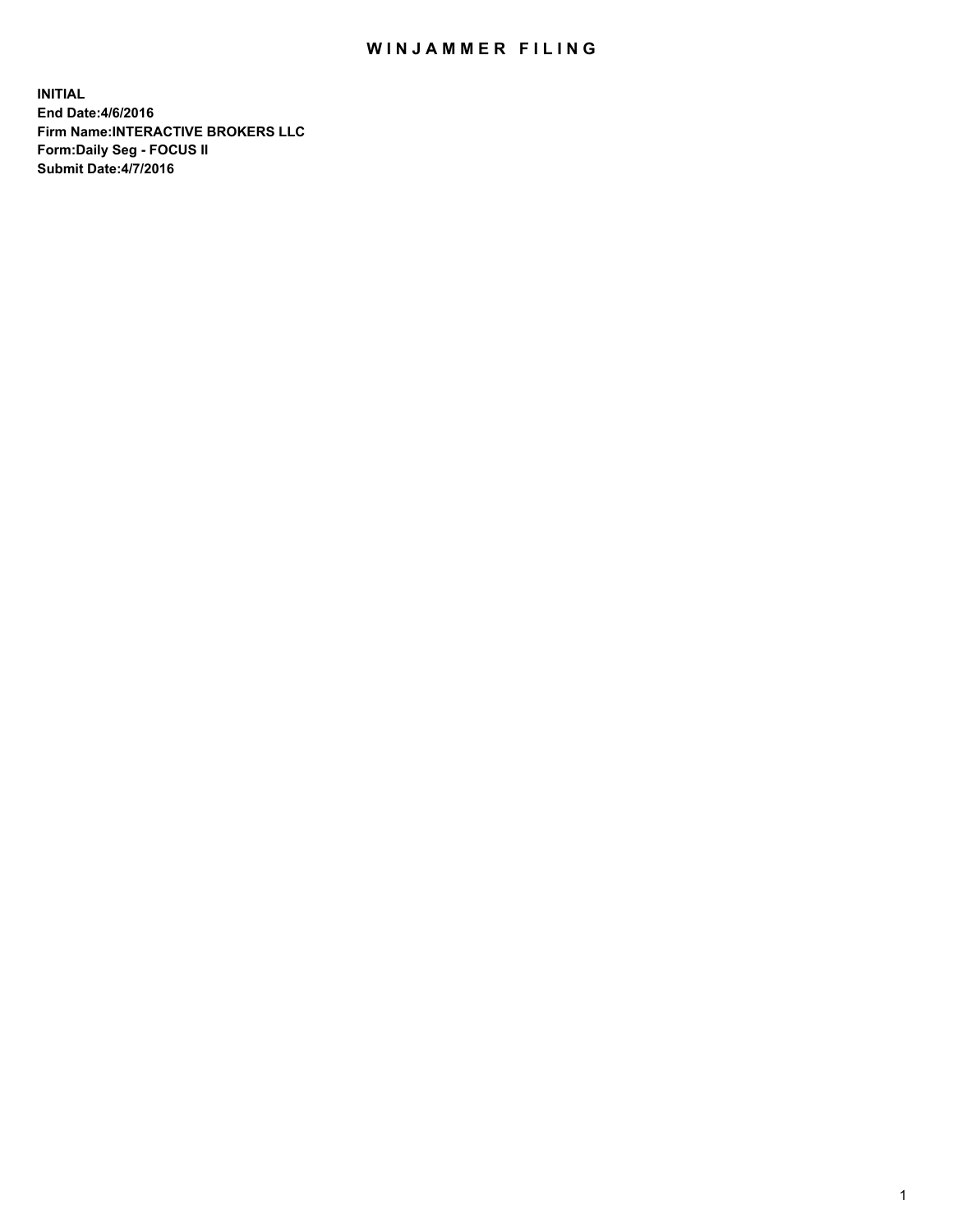## **INITIAL End Date:4/6/2016 Firm Name:INTERACTIVE BROKERS LLC Form:Daily Seg - FOCUS II Submit Date:4/7/2016 Daily Segregation - Cover Page**

| Name of Company<br><b>Contact Name</b><br><b>Contact Phone Number</b><br><b>Contact Email Address</b>                                                                                                                                                                                                                          | <b>INTERACTIVE BROKERS LLC</b><br><b>Alex Parker</b><br>203-618-7738<br>aparker@interactivebrokers.com |
|--------------------------------------------------------------------------------------------------------------------------------------------------------------------------------------------------------------------------------------------------------------------------------------------------------------------------------|--------------------------------------------------------------------------------------------------------|
| FCM's Customer Segregated Funds Residual Interest Target (choose one):<br>a. Minimum dollar amount: ; or<br>b. Minimum percentage of customer segregated funds required:%; or<br>c. Dollar amount range between: and; or<br>d. Percentage range of customer segregated funds required between:% and%.                          | <u>0</u><br>155,000,000 245,000,000<br><u>00</u>                                                       |
| FCM's Customer Secured Amount Funds Residual Interest Target (choose one):<br>a. Minimum dollar amount: ; or<br>b. Minimum percentage of customer secured funds required:%; or<br>c. Dollar amount range between: and; or<br>d. Percentage range of customer secured funds required between:% and%.                            | <u>0</u><br>80,000,000 120,000,000<br>0 <sub>0</sub>                                                   |
| FCM's Cleared Swaps Customer Collateral Residual Interest Target (choose one):<br>a. Minimum dollar amount: ; or<br>b. Minimum percentage of cleared swaps customer collateral required:% ; or<br>c. Dollar amount range between: and; or<br>d. Percentage range of cleared swaps customer collateral required between:% and%. | ₫<br>0 <sub>0</sub><br>0 <sub>0</sub>                                                                  |

Attach supporting documents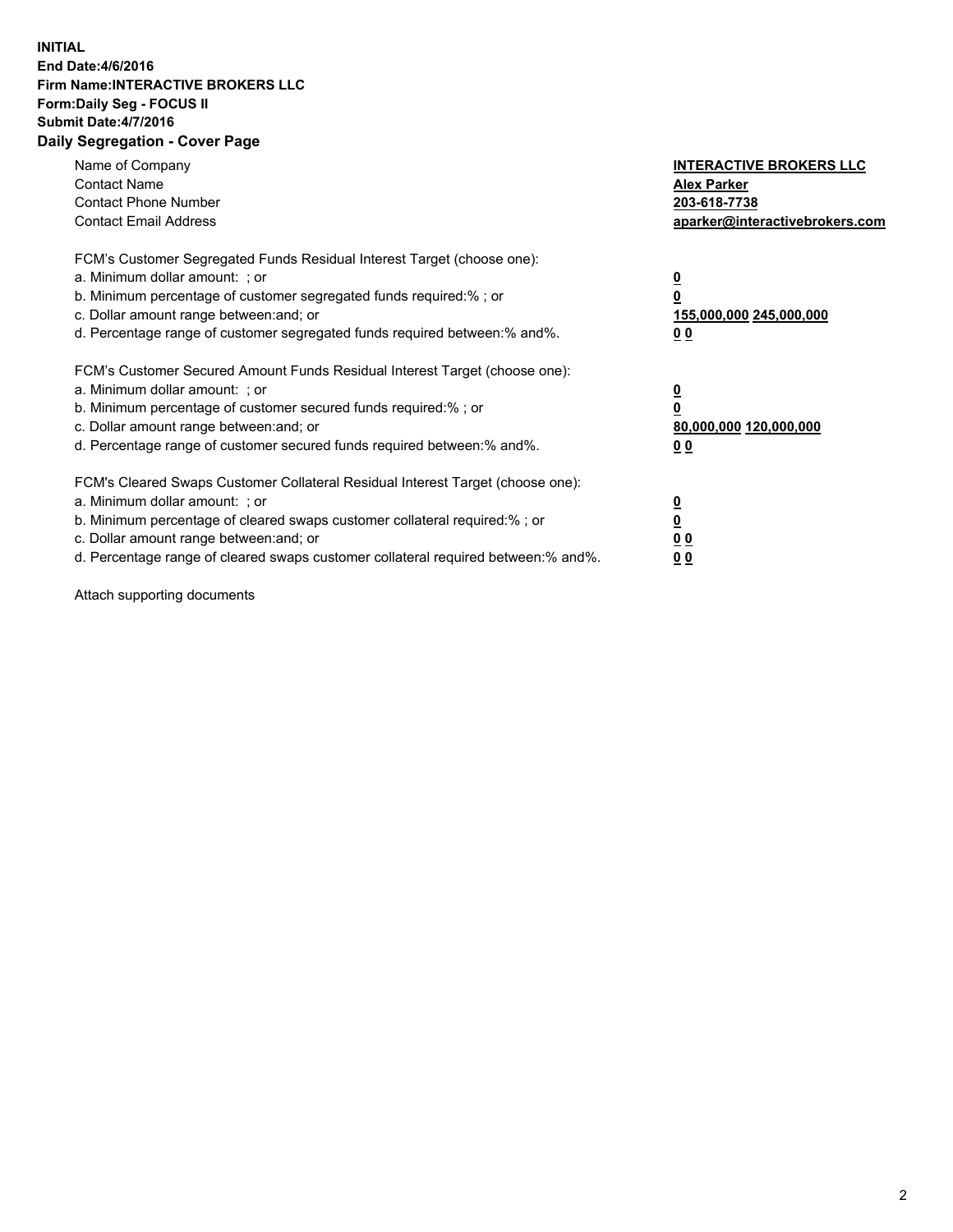## **INITIAL End Date:4/6/2016 Firm Name:INTERACTIVE BROKERS LLC Form:Daily Seg - FOCUS II Submit Date:4/7/2016 Daily Segregation - Secured Amounts**

|     | Foreign Futures and Foreign Options Secured Amounts                                         |                                   |
|-----|---------------------------------------------------------------------------------------------|-----------------------------------|
|     | Amount required to be set aside pursuant to law, rule or regulation of a foreign            | $0$ [7305]                        |
|     | government or a rule of a self-regulatory organization authorized thereunder                |                                   |
| 1.  | Net ledger balance - Foreign Futures and Foreign Option Trading - All Customers             |                                   |
|     | A. Cash                                                                                     | 284,371,868 [7315]                |
|     | B. Securities (at market)                                                                   | $0$ [7317]                        |
| 2.  | Net unrealized profit (loss) in open futures contracts traded on a foreign board of trade   | 1,209,939 [7325]                  |
| 3.  | Exchange traded options                                                                     |                                   |
|     | a. Market value of open option contracts purchased on a foreign board of trade              | 57,359 [7335]                     |
|     | b. Market value of open contracts granted (sold) on a foreign board of trade                | -107,651 [7337]                   |
| 4.  | Net equity (deficit) (add lines 1. 2. and 3.)                                               | 285,531,515 [7345]                |
| 5.  | Account liquidating to a deficit and account with a debit balances - gross amount           | 4,625,775 [7351]                  |
|     | Less: amount offset by customer owned securities                                            | 0 [7352] 4,625,775 [7354]         |
| 6.  | Amount required to be set aside as the secured amount - Net Liquidating Equity              | 290,157,290 [7355]                |
|     | Method (add lines 4 and 5)                                                                  |                                   |
| 7.  | Greater of amount required to be set aside pursuant to foreign jurisdiction (above) or line | 290,157,290 [7360]                |
|     | 6.                                                                                          |                                   |
|     | FUNDS DEPOSITED IN SEPARATE REGULATION 30.7 ACCOUNTS                                        |                                   |
| 1.  | Cash in banks                                                                               |                                   |
|     | A. Banks located in the United States                                                       | $0$ [7500]                        |
|     | B. Other banks qualified under Regulation 30.7                                              | 0 [7520] 0 [7530]                 |
| 2.  | Securities                                                                                  |                                   |
|     | A. In safekeeping with banks located in the United States                                   | 349,510,101 [7540]                |
|     | B. In safekeeping with other banks qualified under Regulation 30.7                          | 0 [7560] 349,510,101 [7570]       |
| 3.  | Equities with registered futures commission merchants                                       |                                   |
|     | A. Cash                                                                                     | $0$ [7580]                        |
|     | <b>B.</b> Securities                                                                        | $0$ [7590]                        |
|     | C. Unrealized gain (loss) on open futures contracts                                         | $0$ [7600]                        |
|     | D. Value of long option contracts                                                           | $0$ [7610]                        |
|     | E. Value of short option contracts                                                          | 0 [7615] 0 [7620]                 |
| 4.  | Amounts held by clearing organizations of foreign boards of trade                           |                                   |
|     | A. Cash                                                                                     | $0$ [7640]                        |
|     | <b>B.</b> Securities                                                                        | $0$ [7650]                        |
|     | C. Amount due to (from) clearing organization - daily variation                             | $0$ [7660]                        |
|     | D. Value of long option contracts                                                           | $0$ [7670]                        |
|     | E. Value of short option contracts                                                          | 0 [7675] 0 [7680]                 |
| 5.  | Amounts held by members of foreign boards of trade                                          |                                   |
|     | A. Cash                                                                                     | 67,881,860 [7700]                 |
|     | <b>B.</b> Securities                                                                        | $0$ [7710]                        |
|     | C. Unrealized gain (loss) on open futures contracts                                         | -108,500 <sup>[7720]</sup>        |
|     | D. Value of long option contracts                                                           | 57,359 [7730]                     |
|     | E. Value of short option contracts                                                          | -107,651 [7735] 67,723,068 [7740] |
| 6.  | Amounts with other depositories designated by a foreign board of trade                      | $0$ [7760]                        |
| 7.  | Segregated funds on hand                                                                    | $0$ [7765]                        |
| 8.  | Total funds in separate section 30.7 accounts                                               | 417,233,169 [7770]                |
| 9.  | Excess (deficiency) Set Aside for Secured Amount (subtract line 7 Secured Statement         | 127,075,879 [7380]                |
|     | Page 1 from Line 8)                                                                         |                                   |
| 10. | Management Target Amount for Excess funds in separate section 30.7 accounts                 | 80,000,000 [7780]                 |
| 11. | Excess (deficiency) funds in separate 30.7 accounts over (under) Management Target          | 47,075,879 [7785]                 |
|     |                                                                                             |                                   |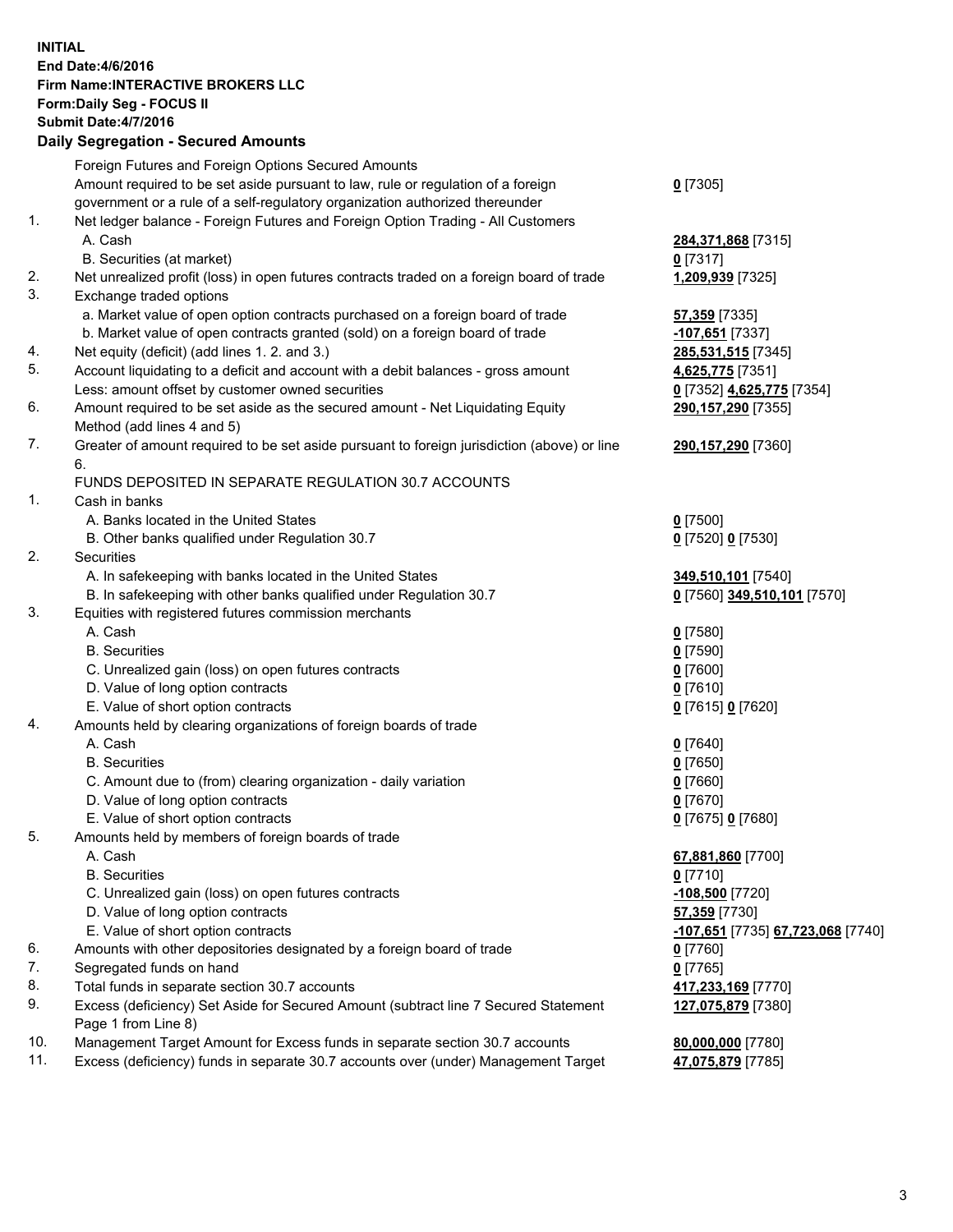**INITIAL End Date:4/6/2016 Firm Name:INTERACTIVE BROKERS LLC Form:Daily Seg - FOCUS II Submit Date:4/7/2016 Daily Segregation - Segregation Statement** SEGREGATION REQUIREMENTS(Section 4d(2) of the CEAct) 1. Net ledger balance A. Cash **2,730,155,645** [7010] B. Securities (at market) **0** [7020] 2. Net unrealized profit (loss) in open futures contracts traded on a contract market **-103,559,517** [7030] 3. Exchange traded options A. Add market value of open option contracts purchased on a contract market **105,854,327** [7032] B. Deduct market value of open option contracts granted (sold) on a contract market **-179,511,075** [7033] 4. Net equity (deficit) (add lines 1, 2 and 3) **2,552,939,380** [7040] 5. Accounts liquidating to a deficit and accounts with debit balances - gross amount **66,932** [7045] Less: amount offset by customer securities **0** [7047] **66,932** [7050] 6. Amount required to be segregated (add lines 4 and 5) **2,553,006,312** [7060] FUNDS IN SEGREGATED ACCOUNTS 7. Deposited in segregated funds bank accounts A. Cash **185,459,327** [7070] B. Securities representing investments of customers' funds (at market) **1,493,661,509** [7080] C. Securities held for particular customers or option customers in lieu of cash (at market) **0** [7090] 8. Margins on deposit with derivatives clearing organizations of contract markets A. Cash **77,911,784** [7100] B. Securities representing investments of customers' funds (at market) **1,074,930,996** [7110] C. Securities held for particular customers or option customers in lieu of cash (at market) **0** [7120] 9. Net settlement from (to) derivatives clearing organizations of contract markets **-13,860,354** [7130] 10. Exchange traded options A. Value of open long option contracts **105,824,698** [7132] B. Value of open short option contracts **-179,481,471** [7133] 11. Net equities with other FCMs A. Net liquidating equity **0** [7140] B. Securities representing investments of customers' funds (at market) **0** [7160] C. Securities held for particular customers or option customers in lieu of cash (at market) **0** [7170] 12. Segregated funds on hand **0** [7150] 13. Total amount in segregation (add lines 7 through 12) **2,744,446,489** [7180] 14. Excess (deficiency) funds in segregation (subtract line 6 from line 13) **191,440,177** [7190] 15. Management Target Amount for Excess funds in segregation **155,000,000** [7194] 16. Excess (deficiency) funds in segregation over (under) Management Target Amount **36,440,177** [7198]

Excess